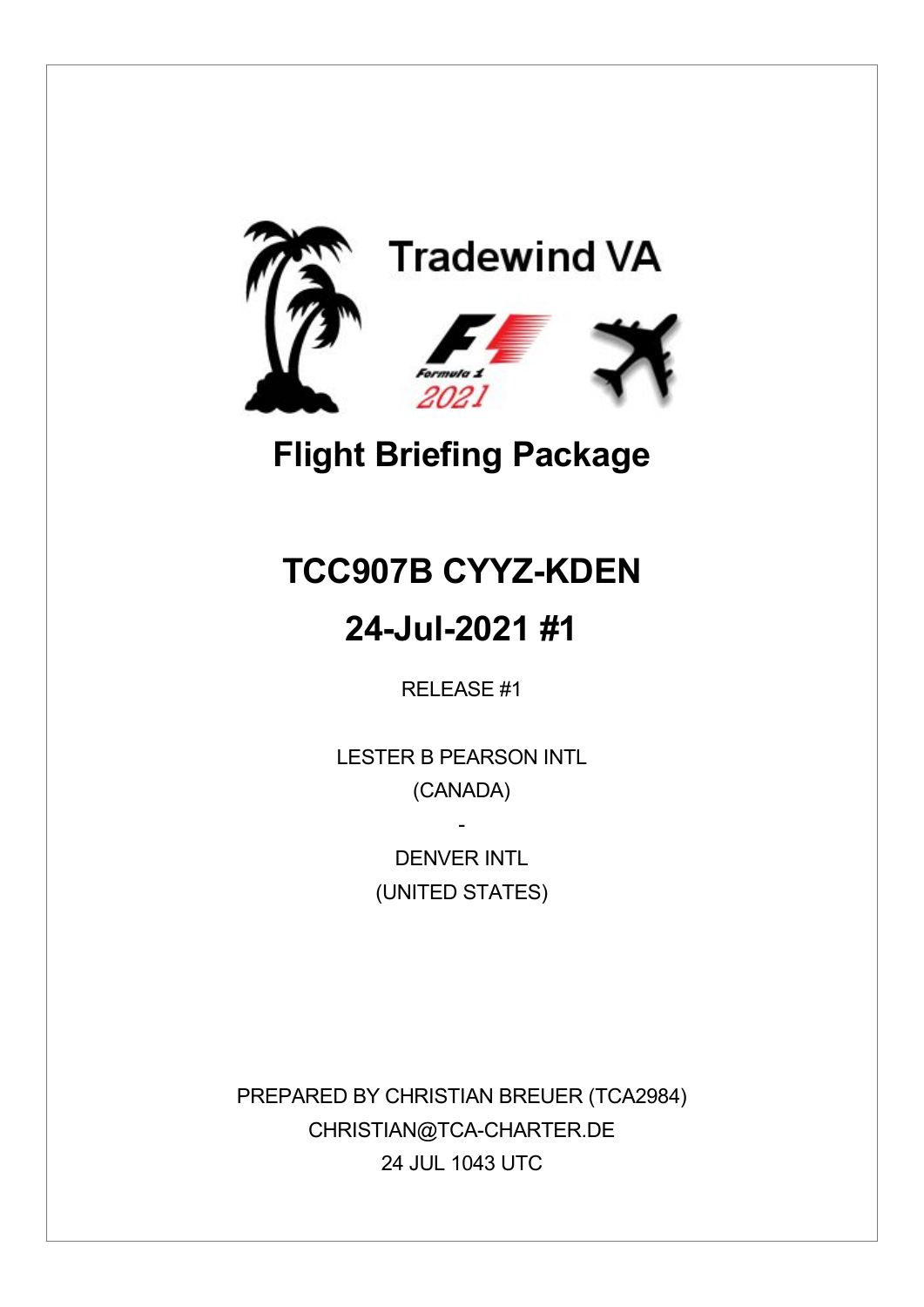**TRADEWIND CARIBBEAN FLIGHTPLAN - IFR TCC907B PJTGD CYYZ-KDEN** -------------------------------------------------------------------------------- ALL WEIGHTS IN KILOGRAMS (KG) STO 24JUL/1535Z -------------------------------------------------------------------------------- **OFP 1** - PREPARED 24JUL/1043Z BY CHRISTIAN BREUER (TCA2984) CHRISTIAN@TCA-CHARTER.DE **TR907B/TCC907B** PJTGD/B777-2LR GE SEL/EFAD ROUTE: CYYZKDEN01 DEP: CYYZ/YYZ 24L ELEV 569 FT COST INDEX: 250 TTL G/C DIST: 1143 NM ARR: KDEN/DEN 16L ELEV 5434 FT INIT ALT: FL400 TTL F/P DIST: 1151 NM FUEL BIAS: 102.5% TTL AIR DIST: 1281 NM AVG WIND CMP: HD047 KT ALT: KCOS/COS 31 ELEV 6187 FT 78 NM -------------------------------------------------------------------------------- **CONFIG DOW PAX CARGO TOTAL ULOAD LIM ZFW TOW LDW** STANDARD 156746 0 0 0 52360 ZFW **MAX** 209106 261574 223167 **PLN** 156746 182017 165298 **ACT** ...... ...... ...... -------------------------------------------------------------------------------- \*\* TAKE-OFF DATA CYYZ 24L \*\* COND: 182017 KG // RWY DRY // +19•C Q1018 140/05 // LMT: OBS(B) CONFIG: FLAPS 5 // D-TO2 +67C // A/I OFF/AUTO // A/C ON SPEEDS: V1=119 VR=135 V2=135 ENG OUT: AT 5 DME 'YYZ' 112.15 LT ON TRACK 140 TO ITCPT AND PRCD ON R 170 'YYZ' 112.15. AT 17 DME 'YYZ' 112.15 ENTER HLDG (350 INBD,RT) -------------------------------------------------------------------------------- **FUEL CORR ENDUR** TRIP 16719 ........ 02:44<br>CONT 5% 836 ........ 00:10 CONT 5% 836 ........ 00:10 ALTN KCOS 1764 ........ 00:16 FINAL RESV 2545 ........ 00:30 HOLD 1700 ........ 00:20 ADD FUEL 432 ........ 00:05 **MIN T/O 23996** ........ 04:05 ..................................... EXTRA 1275 ........ 00:15 CAPTAINS SIGNATURE (....)<br>TAXI 1005 ........ 00:15 TAXI 1005 ........ 00:15<br>RELEASE 26276 ........ 04:35 **RELEASE 26276** ........ 04:35 I ACCEPT THIS OFP AND I AM FAMILIAR<br>ARR FUEL 7882 ........ 01:25 WITH THE PLANNED ROUTE AND AERODROME 7882 ........ 01:25 WITH THE PLANNED ROUTE AND AERODROMES FUEL TANK CAP 162613 KG / MAX EXTRA FUEL 59144 KG LIM BY LDW TRIP CORR FOR 3000 KG TOW INCR: +228 KG / 3000 KG TOW DECR: -289 KG 2000 FT LOWER: +392 KG / EET 02:43 CLB: 250/310/84 DES: 84/320/250 -------------------------------------------------------------------------------- CYYZ **STD** 15:35Z/11:35L **ETD** 15:35Z ACT OFBL .... **EST T/O** 15:50Z ACT T/O .... KDEN **STA** 19:10Z/13:10L **ETA** 18:44Z ACT ONBL .... **EST LDG** 18:34Z ACT LDG .... **SKD** 03:35 **PLN** 03:09 TTL BLCK .... **EST FLT** 02:44 TTL FLT .... -------------------------------------------------------------------------------- **ATC ROUTE:** N0492F400 GOPUP3 SLLAP DCT BAE DCT ALO DCT OBH/N0484F430 DCT BRWRY LAWGR2 **ALTERNATE PLANNING** --------------------------------------------------------------------------------

m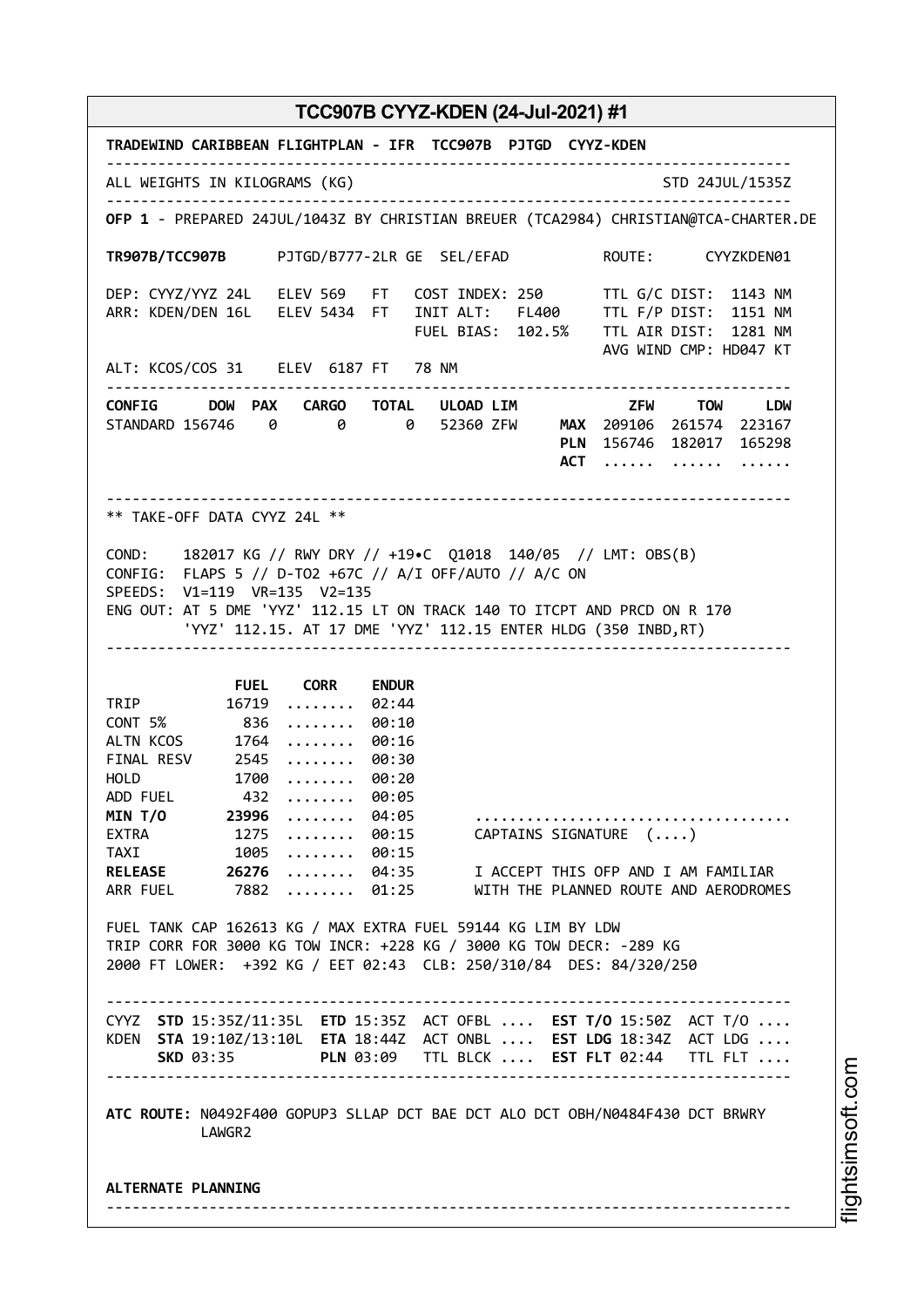| TCC907B CYYZ-KDEN (24-Jul-2021) #1  |                                                                                                                                                                                                                                |  |  |  |                                    |  |  |                                                                                                                 |  |
|-------------------------------------|--------------------------------------------------------------------------------------------------------------------------------------------------------------------------------------------------------------------------------|--|--|--|------------------------------------|--|--|-----------------------------------------------------------------------------------------------------------------|--|
|                                     | ALTN/RWY DIST ALT/FL MSA COMP TIME FUEL DIFF ROUTE<br>KCOS/31 78 10000 163 HD001 00:16 1764 - ADANE                                                                                                                            |  |  |  |                                    |  |  |                                                                                                                 |  |
| MOST CRITICAL MORA 12100 FT AT KDEN |                                                                                                                                                                                                                                |  |  |  |                                    |  |  |                                                                                                                 |  |
|                                     | -FIR NAME                                                                                                                                                                                                                      |  |  |  |                                    |  |  | AWY WAYPOINT MT ALT MSA FREQ TAS LEG FUEL REM / USED LEG ACC<br>ISA WND/SPD GS REM POSITION ETO / ATO           |  |
|                                     |                                                                                                                                                                                                                                |  |  |  |                                    |  |  | CYYZ/24L 569 031 25.3 / 1.0<br>LESTER B PEARSON INT 1151 N4340.5 W07935.8 /                                     |  |
|                                     |                                                                                                                                                                                                                                |  |  |  |                                    |  |  | GOPUP3 TILAM 286 *CLB 031 15 23.7 / 2.6 04 00.04<br>P12 301/021 1136 N4341.9 W07956.5 /                         |  |
|                                     |                                                                                                                                                                                                                                |  |  |  |                                    |  |  | GOPUP3 TULEK 288 *CLB 032 16 23.0 / 3.3 02 00.06<br>P13 305/031 1120 N4344.0 W08017.8 /                         |  |
|                                     | GOPUP3 <b>GOPUP</b>                                                                                                                                                                                                            |  |  |  |                                    |  |  | 280 FL400 032 492 55 21.6 / 4.7 08 00.14<br>P00 305/066 438 1065 N4343.8 W08133.5 /                             |  |
| -KZOB                               | GOPUP3 KARIT                                                                                                                                                                                                                   |  |  |  |                                    |  |  | 278 FL400 031 492 25 21.2 / 5.0 03 00.17<br>P01 301/068 432 1040 N4343.4 W08208.7 /                             |  |
|                                     | GOPUP3 HHIPP                                                                                                                                                                                                                   |  |  |  |                                    |  |  | 273 FL400 026 492 29 20.8 / 5.4 04 00.21<br>P01 296/068 433 1011 N4340.6 W08249.0 /                             |  |
|                                     | <b>KMKE</b>                                                                                                                                                                                                                    |  |  |  | 270 FL400 032 68                   |  |  | 19.9 / 6.3 10 00.31<br>P01 283/069 942 N4330.9 W08422.5 /                                                       |  |
|                                     | GOPUP3 SLLAP                                                                                                                                                                                                                   |  |  |  | 268 FL400 030 492 25               |  |  | 19.6 / 6.7 03 00.34<br>P00 289/062 435 917 N4327.0 W08456.3 /                                                   |  |
| -KZAU                               | DCT *BDRY                                                                                                                                                                                                                      |  |  |  | 270 FL400 032 492 3                |  |  | 19.6 / 6.7 01 00.35<br>P00 289/062 435 915 N4326.7 W08500.0 /                                                   |  |
| <b>DCT</b>                          |                                                                                                                                                                                                                                |  |  |  |                                    |  |  | BAE 270 FL400 032 116.40 493 145 17.6 / 8.6 20 00.55<br>BADGER MILWAUKEE P01 285/069 429 769 N4307.0 W08817.1 / |  |
| <b>DCT</b>                          | WATERLOO                                                                                                                                                                                                                       |  |  |  |                                    |  |  | ALO 265 FL400 041 112.20 494 184 15.2 / 11.1 25 01.20<br>P01 276/065 431 585 N4233.4 W09223.9 /                 |  |
|                                     | KOMANDO                                                                                                                                                                                                                        |  |  |  | 258 FL400 036 10                   |  |  | $15.1 / 11.2$ 02 01.22<br>P01 274/068 575 N4231.2 W09237.0 /                                                    |  |
| DCT<br>-KZMP                        | *BDRY                                                                                                                                                                                                                          |  |  |  |                                    |  |  | 257 FL400 036 494 24 14.7 / 11.5 03 01.25<br>P01 275/063 432 551 N4225.6 W09309.1 /                             |  |
| <b>DCT</b>                          | <b>OBH</b><br>WOLBACH                                                                                                                                                                                                          |  |  |  | 256 *CLB 049 114.80<br>P00 268/044 |  |  | 241<br>11.7 / 14.6 33 01.58<br>310 N4122.6 W09821.2 /                                                           |  |
| <b>DCT</b>                          | *TOC to the set of the set of the set of the set of the set of the set of the set of the set of the set of the set of the set of the set of the set of the set of the set of the set of the set of the set of the set of the s |  |  |  | 248 FL430 044 486                  |  |  | 12 and $\overline{a}$<br>11.4 / 14.8 02 02.00<br>M05 268/041 446 298 N4118.9 W09836.1 /                         |  |
| <b>DCT</b><br>-KZDV                 | *BDRY                                                                                                                                                                                                                          |  |  |  | 248 FL430 045 485                  |  |  | 21<br>$11.2 / 15.1$ 03 02.03<br>M05 268/038 445 277 N4112.4 W09902.1 /                                          |  |
| <b>DCT</b>                          | <b>BRWRY</b>                                                                                                                                                                                                                   |  |  |  | 247 FL430 050 484 78               |  |  | 10.2 / 16.0 10 02.13                                                                                            |  |

i⊒<br>⊫ htsim soft.c o

m

Ī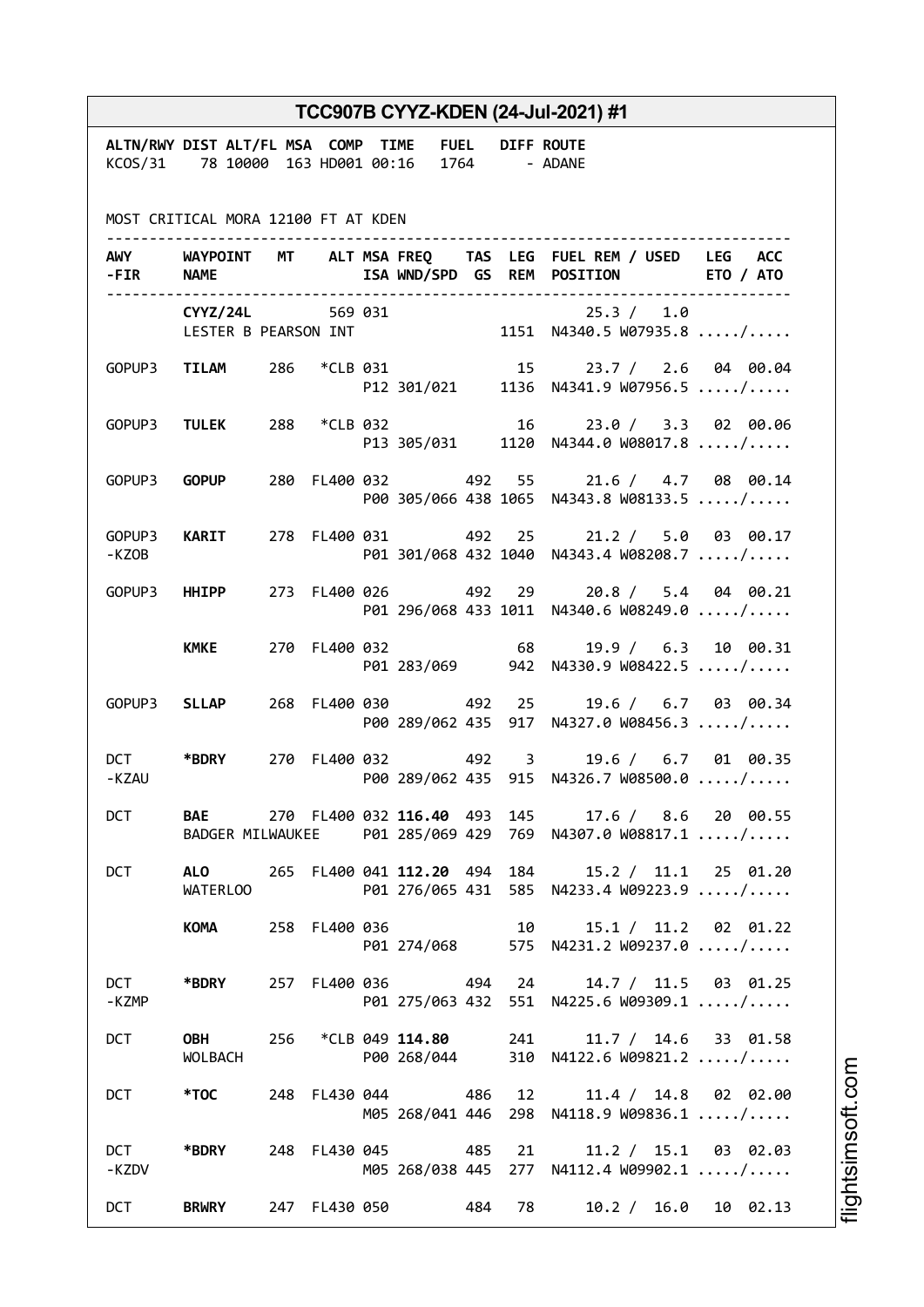|             |  |                                          | M05 266/034 450 199 N4047.2 W10039.5 /                                                           |
|-------------|--|------------------------------------------|--------------------------------------------------------------------------------------------------|
|             |  |                                          | KDEN 252 FL430 050 2 2 10.2 / 16.0 00 02.13<br>M05 265/036 198 N4046.8 W10041.7 /                |
|             |  |                                          | LAWGR2 DUNKL 252 FL430 054 484 20 10.0 / 16.3 03 02.16<br>M05 264/033 450 178 N4042.5 W10107.2 / |
|             |  |                                          | LAWGR2 KOLSH 251 FL430 054 484 40 9.5 / 16.7 05 02.21<br>M06 260/029 453 138 N4033.3 W10158.7 /  |
|             |  |                                          | LAWGR2 PLZNR 250 *DES 069 32 9.2 / 17.1 04 02.25<br>M05 262/028 105 N4025.6 W10239.8 /           |
|             |  |                                          | LAWGR2 *TOD 250 FL430 069 484 0 9.2 / 17.1 00 02.25<br>M05 262/028 455 105 N4025.6 W10239.8 /    |
|             |  |                                          | LAWGR2 LAWGR 249 *DES 082 43 9.1 / 17.2 06 02.31<br>P14 259/020 63 N4014.9 W10334.1 /            |
|             |  | LAWGR2 PPINT 248 *DES 082<br>P15 274/007 | 16 9.0 / 17.3 02 02.33<br>46 N4010.9 W10354.6 /                                                  |
|             |  | LAWGR2 TAPME 275 *DES 094<br>P15 303/001 | 11 9.0 / 17.3 02 02.35<br>35 N4013.2 W10409.2 /                                                  |
|             |  |                                          | LAWGR2 GRRUB 275 *DES 094 6 8.9 / 17.3 01 02.36<br>P16 114/001 29 N4014.4 W10416.8 /             |
| DENVER INTL |  | LAWGR2 KDEN/16L 215 5434 121             | 29 8.6 / 17.7 08 02.44<br>N3953.8 W10441.2  /                                                    |

--------------------------------------------------------------------------------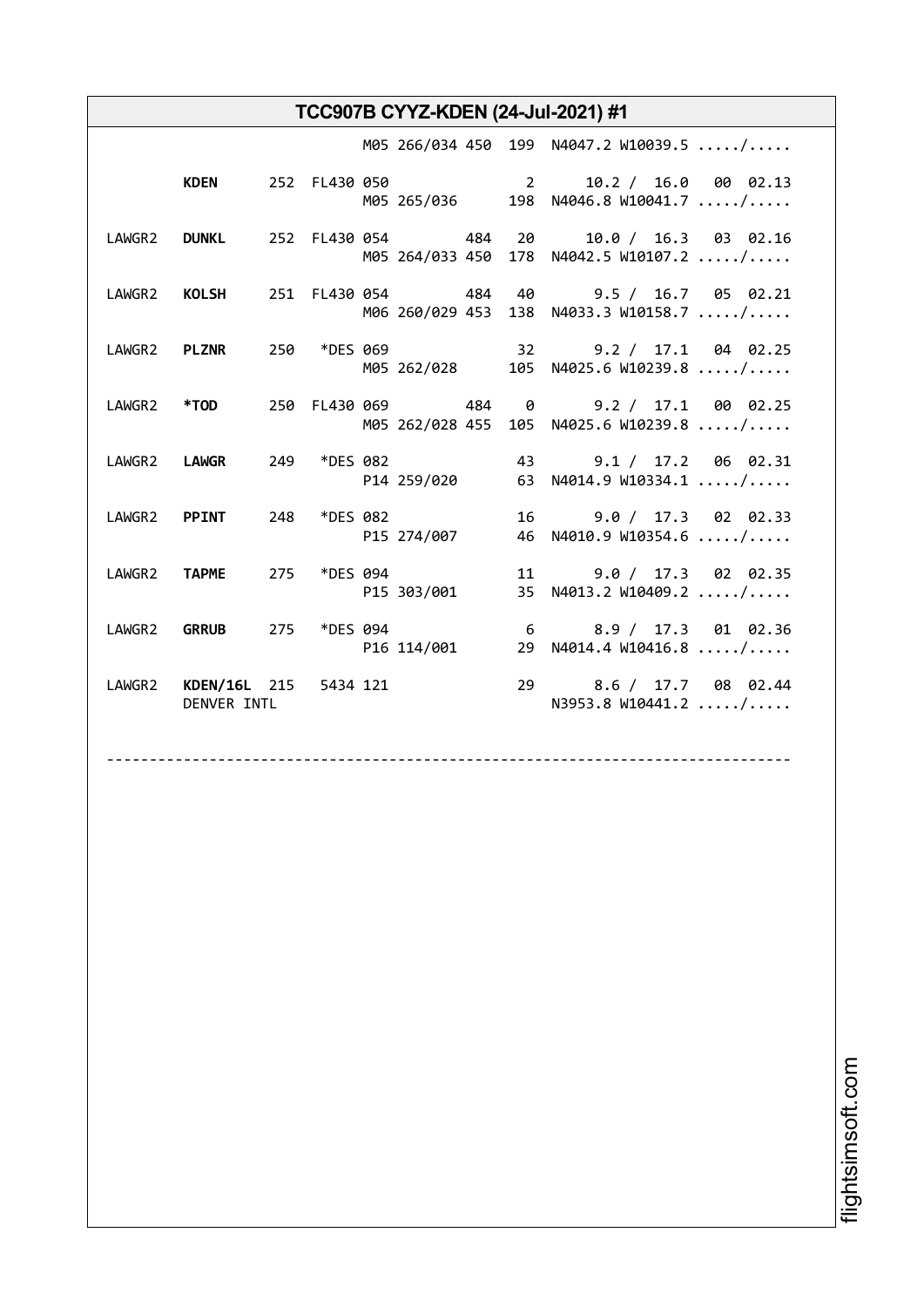**WIND INFORMATION - OBS 24/JUL 00:00**

| (CLIMB) |                    | BAE |                                                      | ALO. | (DESCENT)                                                         |
|---------|--------------------|-----|------------------------------------------------------|------|-------------------------------------------------------------------|
| FL390   |                    |     |                                                      |      | 312/068 -55 FL440 287/066 -62 FL440 279/058 -62 FL420 260/023 -60 |
| FL310   | 307/047 - 36 FL420 |     |                                                      |      | 286/068 -59 FL420 278/062 -59 FL330 263/024 -39                   |
| FL230   |                    |     |                                                      |      | 306/028 -18 FL400 286/070 -56 FL400 276/065 -56 FL250 256/019 -20 |
| 15000   | 296/021 -3 FL380   |     |                                                      |      | 285/070 -52 FL380 275/068 -52 16000 279/003 -1                    |
| 7000    |                    |     | 253/018 +10 FL360 286/068 -47 FL360 276/066 -47 8000 |      | 060/007 +17                                                       |
|         |                    |     |                                                      |      |                                                                   |
|         |                    |     |                                                      |      |                                                                   |

--------------------------------------------------------------------------------

**END FLIGHTPLAN 00692 TCC907B PJTGD CYYZ-KDEN 24JUL2021**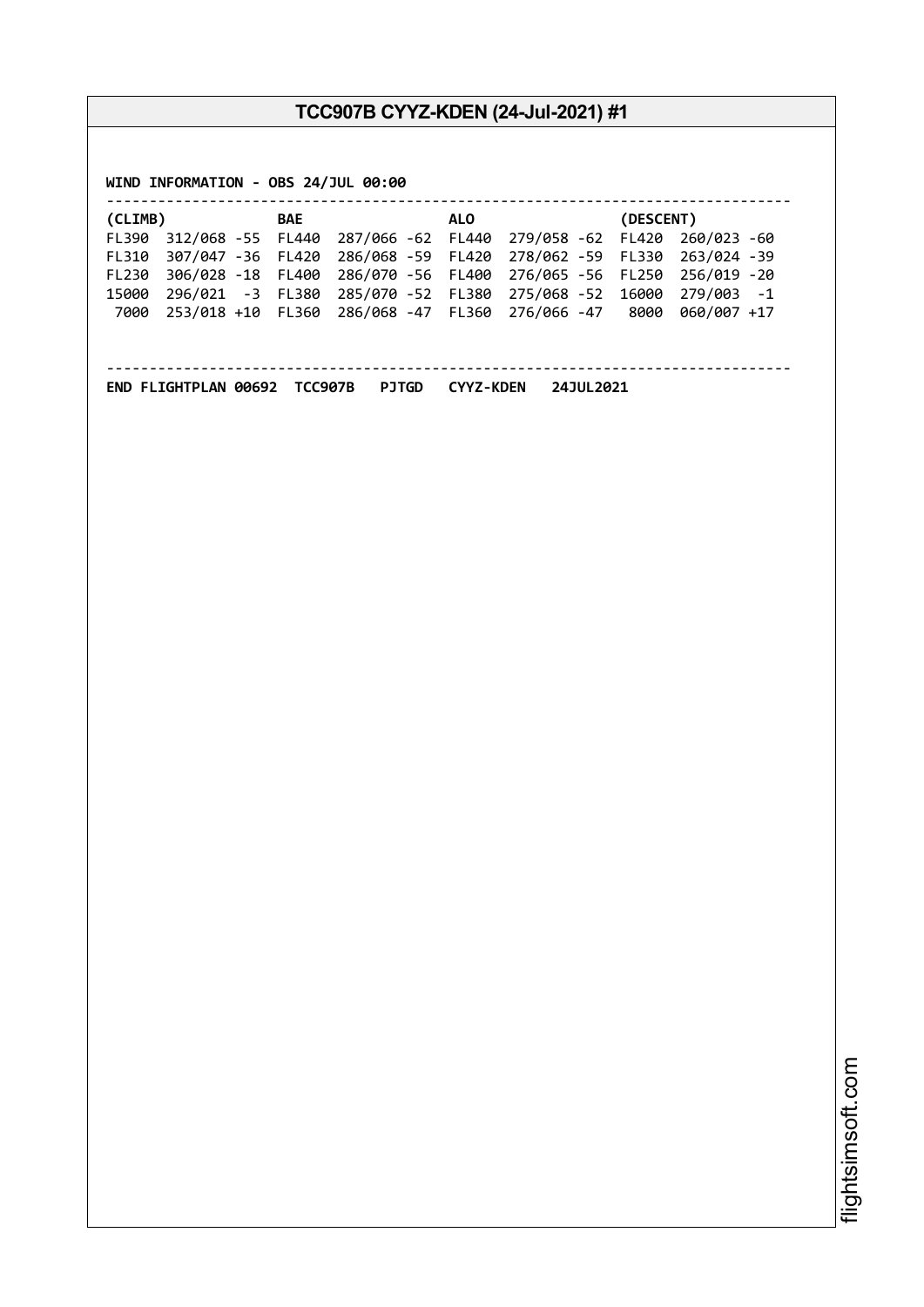```
[ATC FLIGHTPLAN]
```
(FPL-TCC907B-IN -B77L/H-SDE1FGHIJ1J5M1RWXY/LB2 -CYYZ1535 -N0492F400 GOPUP3 SLLAP DCT BAE DCT ALO DCT OBH/N0484F430 DCT BRWRY LAWGR2 -KDEN0244 KCOS -PBN/A1B1C1D1L1O1S2 NAV/RNVD1E2A1 DOF/210724 REG/PJTGD EET/KZOB0017 KZAU0035 KZMP0125 KZDV0203 SEL/EFAD CODE/484DC6 RVR/75 OPR/TRADEWIND CARIBBEAN ORGN/TNCCTCAP PER/D RMK/TCAS -E/0420)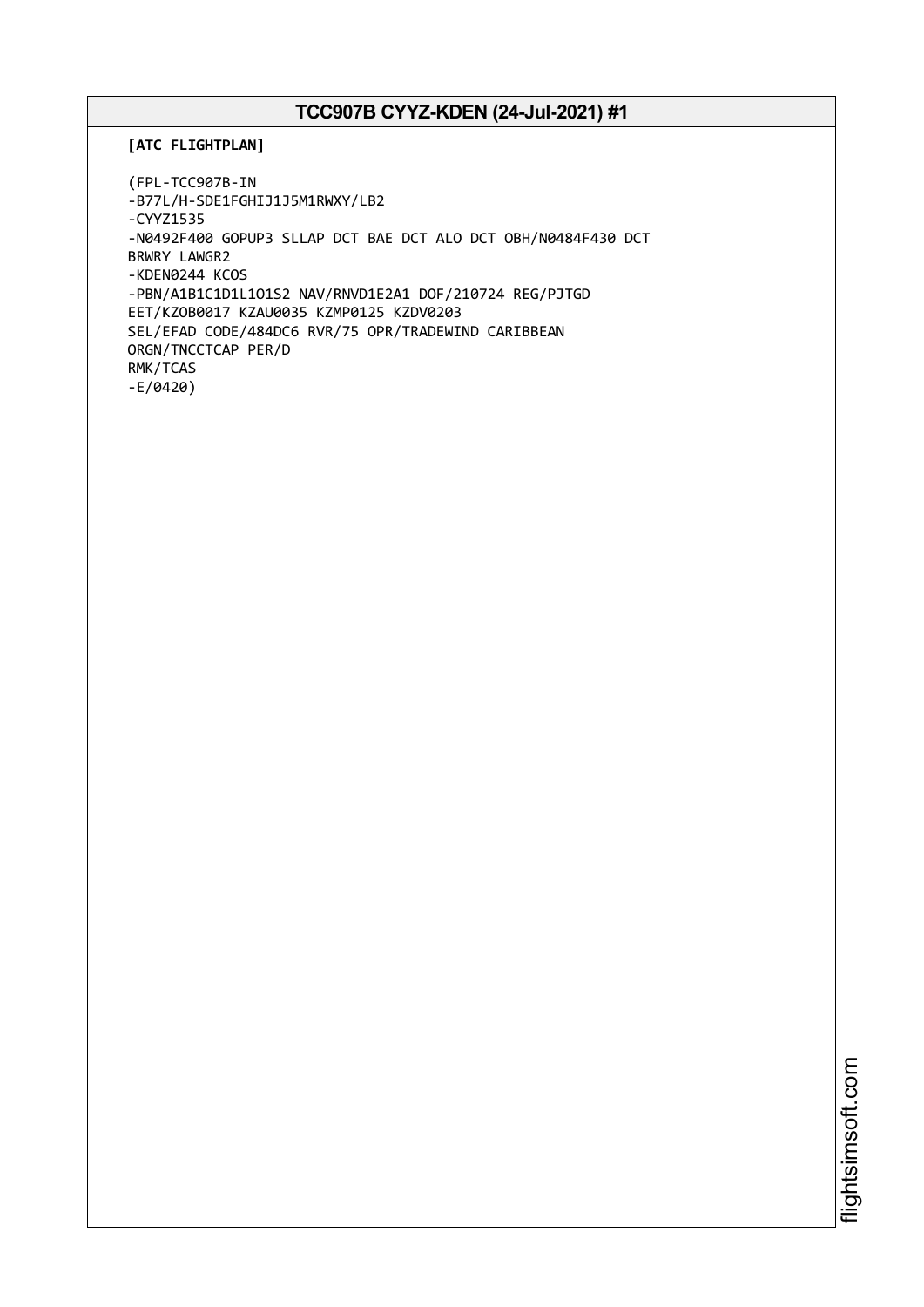┌──────────────────────────────────────────────────────────────────────────────┐

└──────────────────────────────────────────────────────────────────────────────┘

**[PLANNING WEATHER]**

│**ORIGIN: CYYZ/YYZ (LESTER B PEARSON INTL, CANADA) UTC -04:00**│

CYYZ 241000Z 13003KT 12SM BKN250 19/18 A3005 RMK CI7 HZ SLP175 DENSITY ALT 1000FT CYYZ 240838Z 2409/2512 VRB03KT P6SM SKC BECMG 2410/2412 14005KT FM241700 16015KT P6SM BKN040 FM241900 16015KT 6SM -SHRA BR BKN012 BKN080 FM250200 21015KT 4SM SHRA BR BKN015 OVC030 PROB30 2502/2506 VRB15G30KT 11/2SM +TSRA BR BKN008 OVC015CB FM250600 23010KT P6SM SCT008 OVC015 RMK NXT FCST BY 241200Z

│**DESTINATION: KDEN/DEN (DENVER INTL, UNITED STATES) UTC -06:00**│

┌──────────────────────────────────────────────────────────────────────────────┐

KDEN 240953Z 26007KT 10SM SCT130 SCT220 21/14 A3019 RMK AO2 SLP132 T02110139 KDEN 240859Z 2409/2512 24008KT P6SM SCT100 FM241500 03008KT P6SM FEW100 SCT220 FM241900 08010KT P6SM VCSH SCT080 BKN220 FM250100 14007KT P6SM VCSH SCT100 BKN140 FM250400 21012KT P6SM SCT100 BKN140

┌──────────────────────────────────────────────────────────────────────────────┐ │**ALTERNATE: KCOS/COS (CITY OF COLORADO SPRINGS MUN, UNITED STATES) UTC -06:00**│ └──────────────────────────────────────────────────────────────────────────────┘

┌──────────────────────────────────────────────────────────────────────────────┐

└──────────────────────────────────────────────────────────────────────────────┘

┌──────────────────────────────────────────────────────────────────────────────┐

└──────────────────────────────────────────────────────────────────────────────┘

└──────────────────────────────────────────────────────────────────────────────┘

KCOS 240954Z 33009KT 10SM SCT120 21/12 A3026 RMK AO2 SLP136 T02060117 KCOS 240532Z 2406/2506 32014G24KT P6SM SCT100 SCT200 FM240800 36010KT P6SM FEW100 SCT200 FM241600 02011KT P6SM SCT100 FM242100 03012G22KT P6SM VCTS BKN060CB BKN200 FM250200 35010KT P6SM SCT080 BKN150

│**ADEQUATE: KMKE/MKE (GEN MITCHELL INTL, UNITED STATES) UTC -05:00**│

KMKE 240952Z 23011KT 6SM HZ FEW250 24/22 A2989 RMK AO2 SLP117 T02440217 KMKE 240859Z 2409/2512 21007KT P6SM FEW250 FM241300 24012G22KT P6SM SCT040 BKN200 FM241900 26012G21KT P6SM VCTS BKN050CB FM242200 27010KT P6SM SCT060 FM250100 30007KT P6SM SCT100

│**ADEQUATE: KOMA/OMA (EPPLEY, UNITED STATES) UTC -05:00**│

KOMA 240952Z 16008KT 10SM SCT140 SCT250 25/22 A2991 RMK AO2 SLP116 T02500217 KOMA 240520Z 2406/2506 18008KT P6SM SKC WS016/23035KT FM241200 18006KT P6SM SCT050 BKN100 FM241900 34009KT P6SM BKN250 FM250000 05005KT P6SM BKN250

i⊒<br>⊫ htsim soft.c om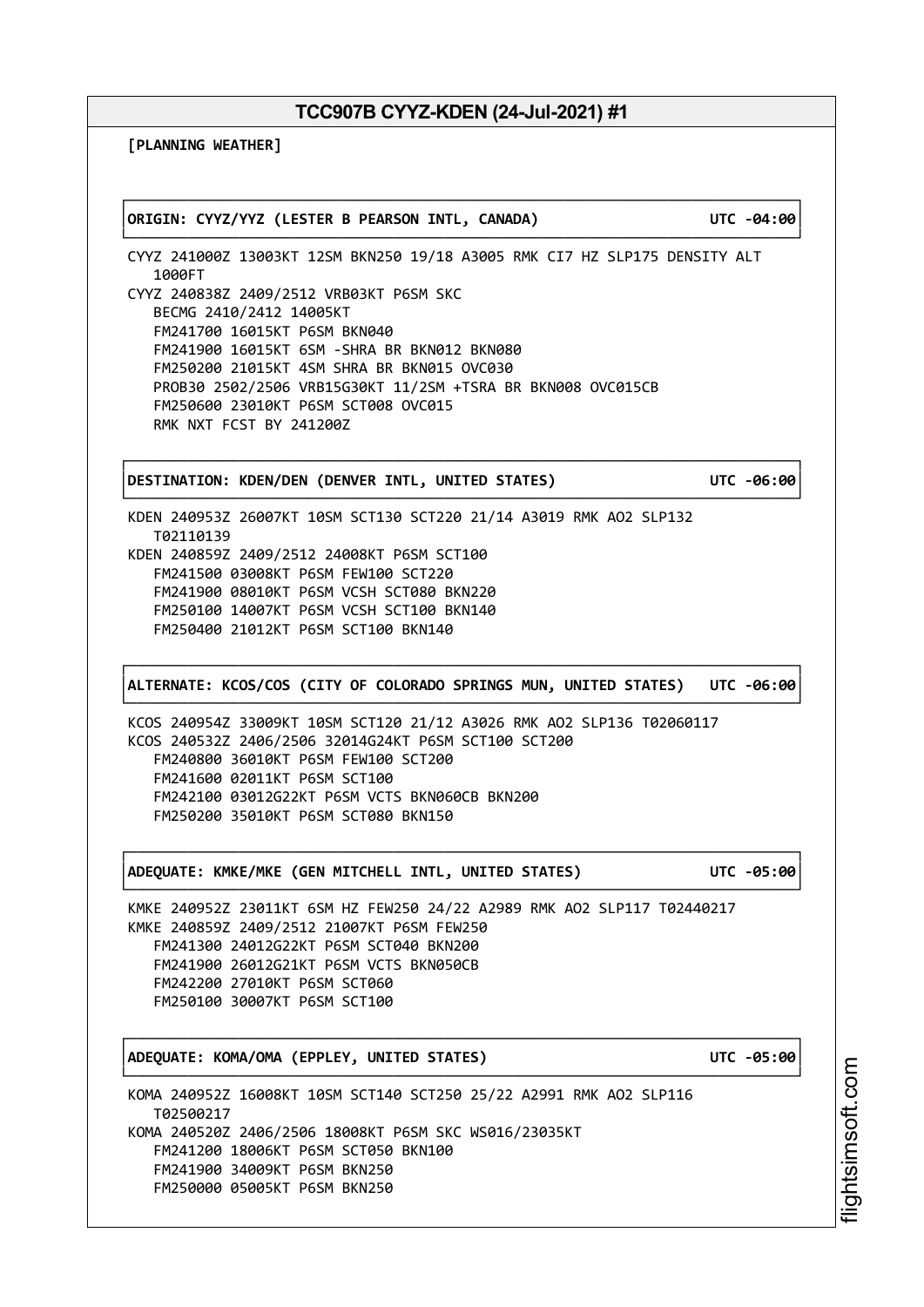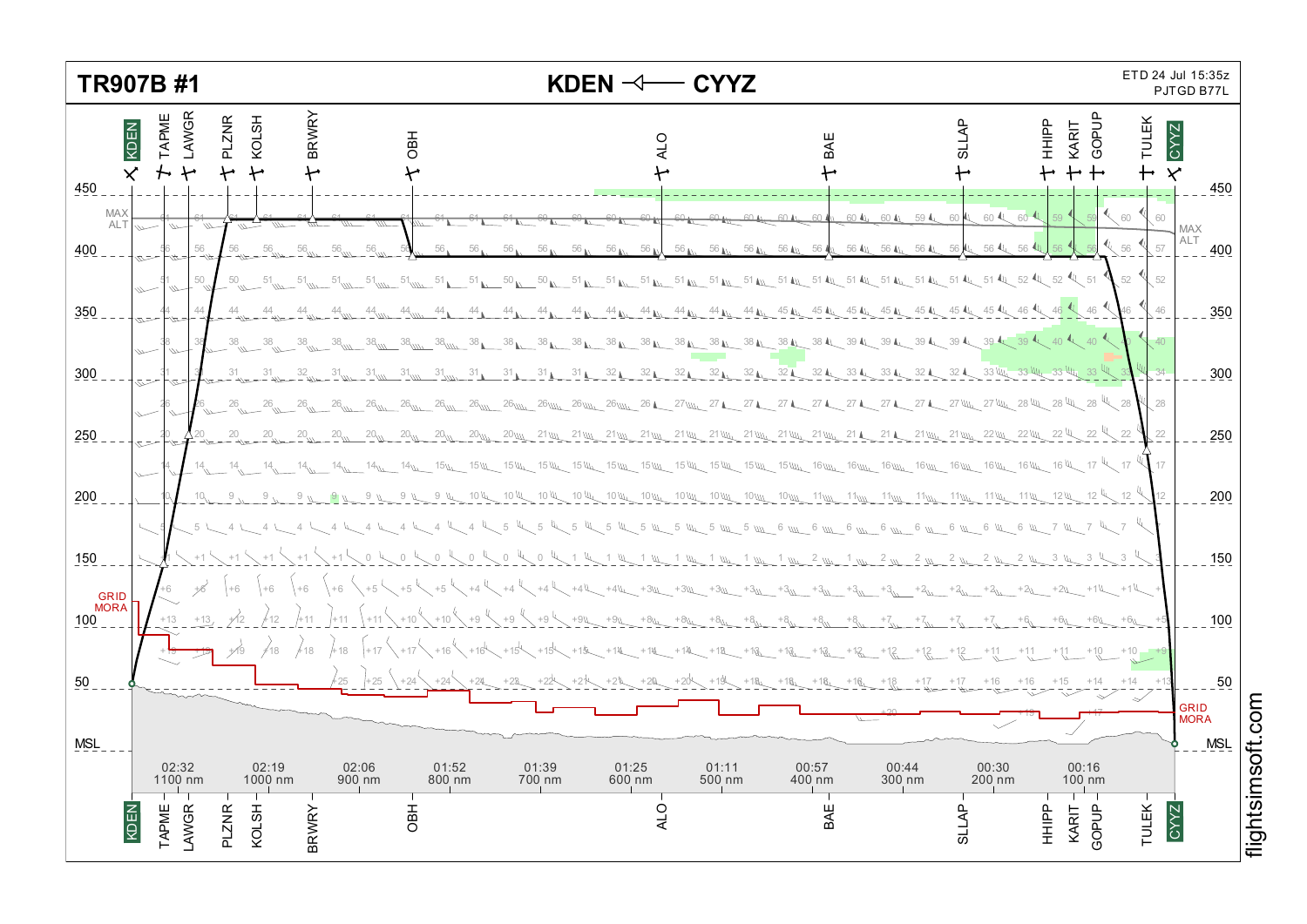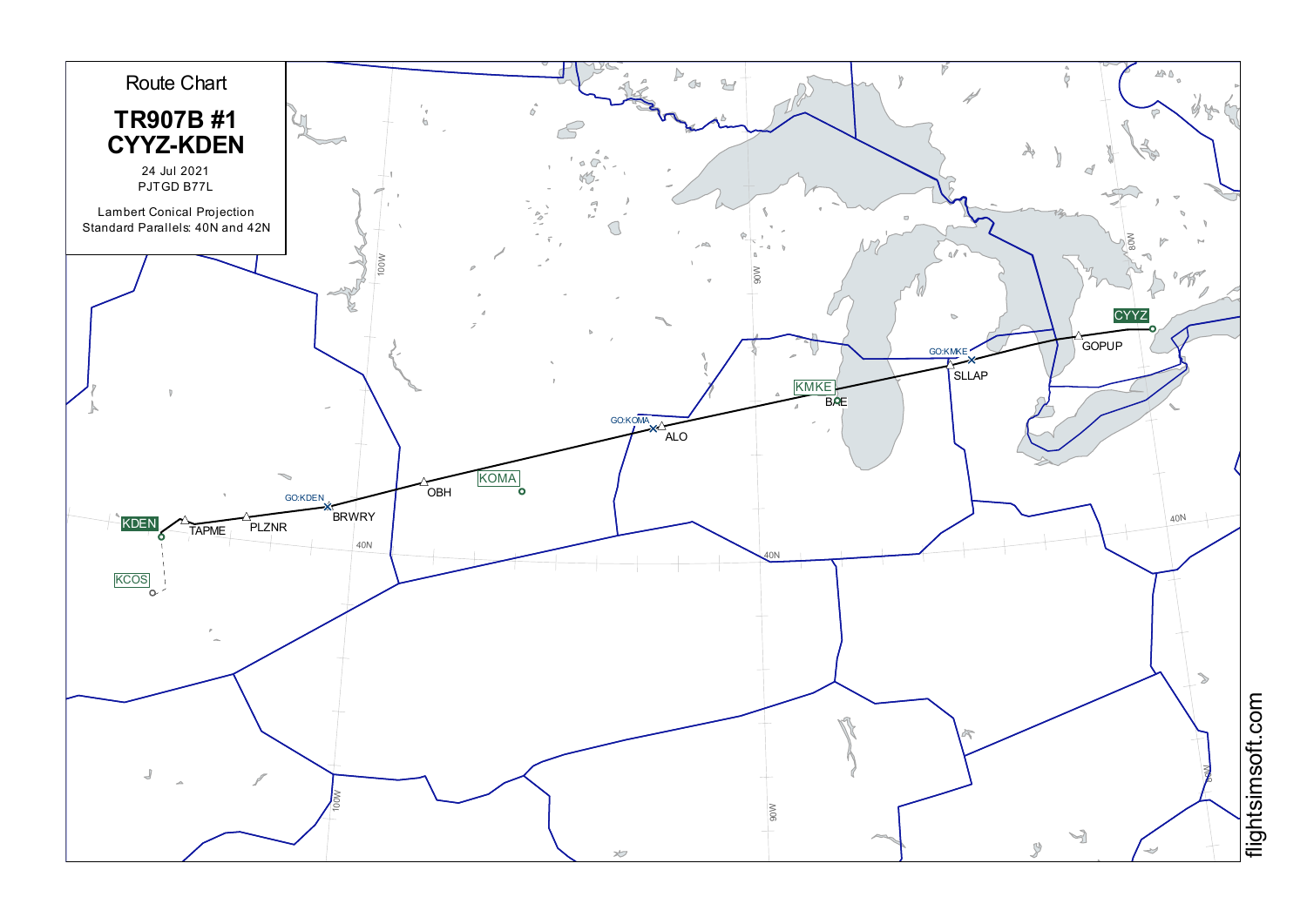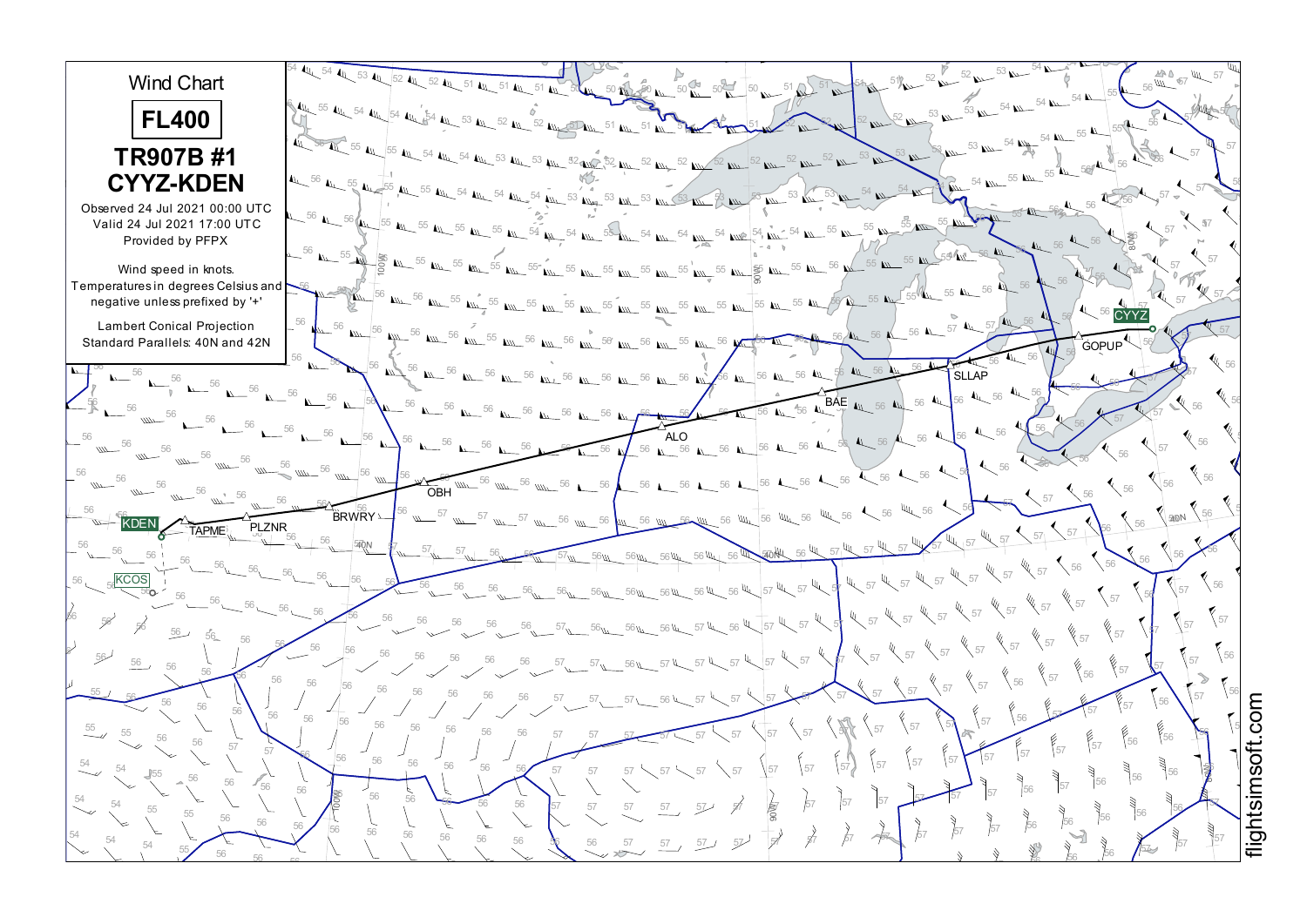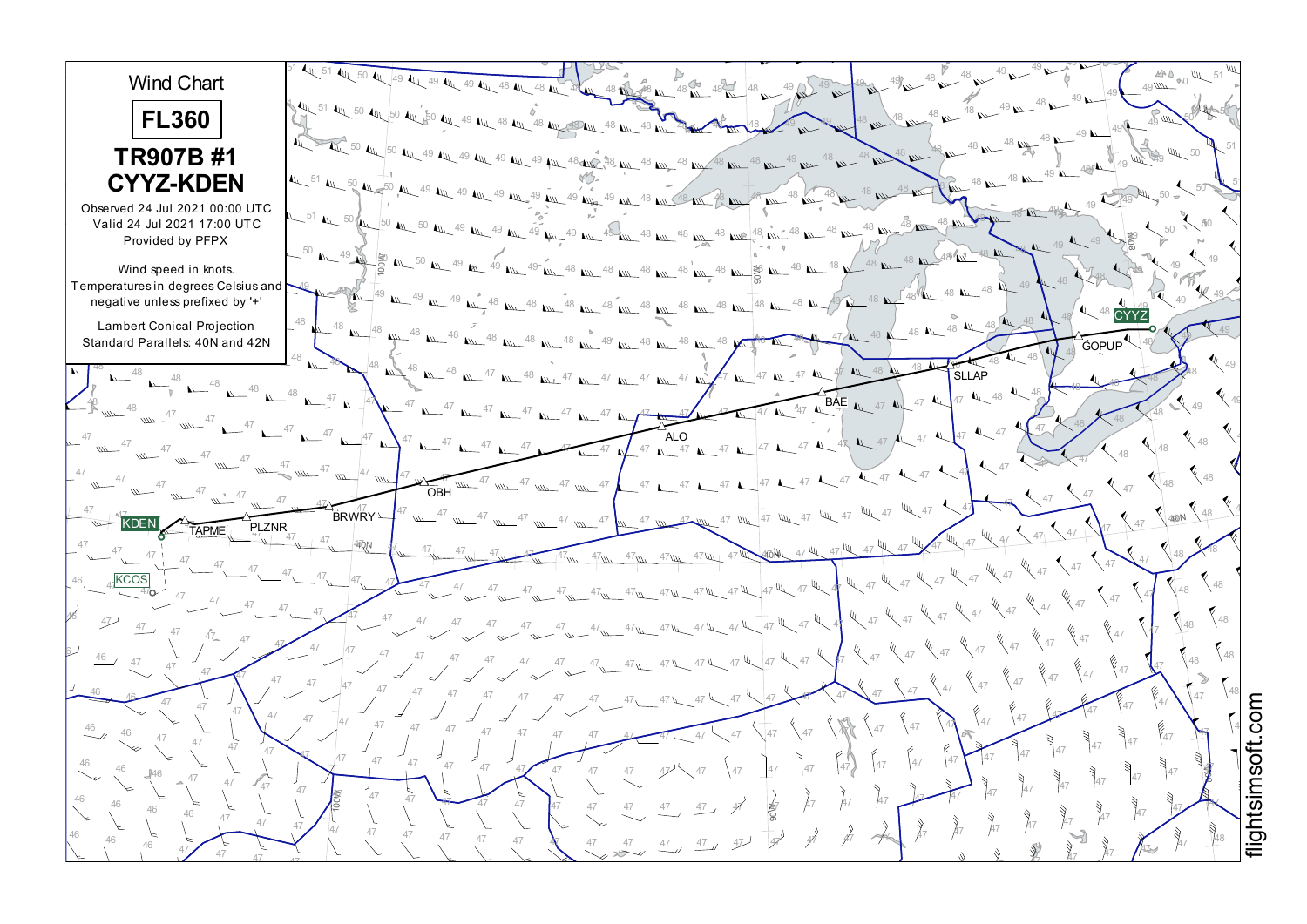